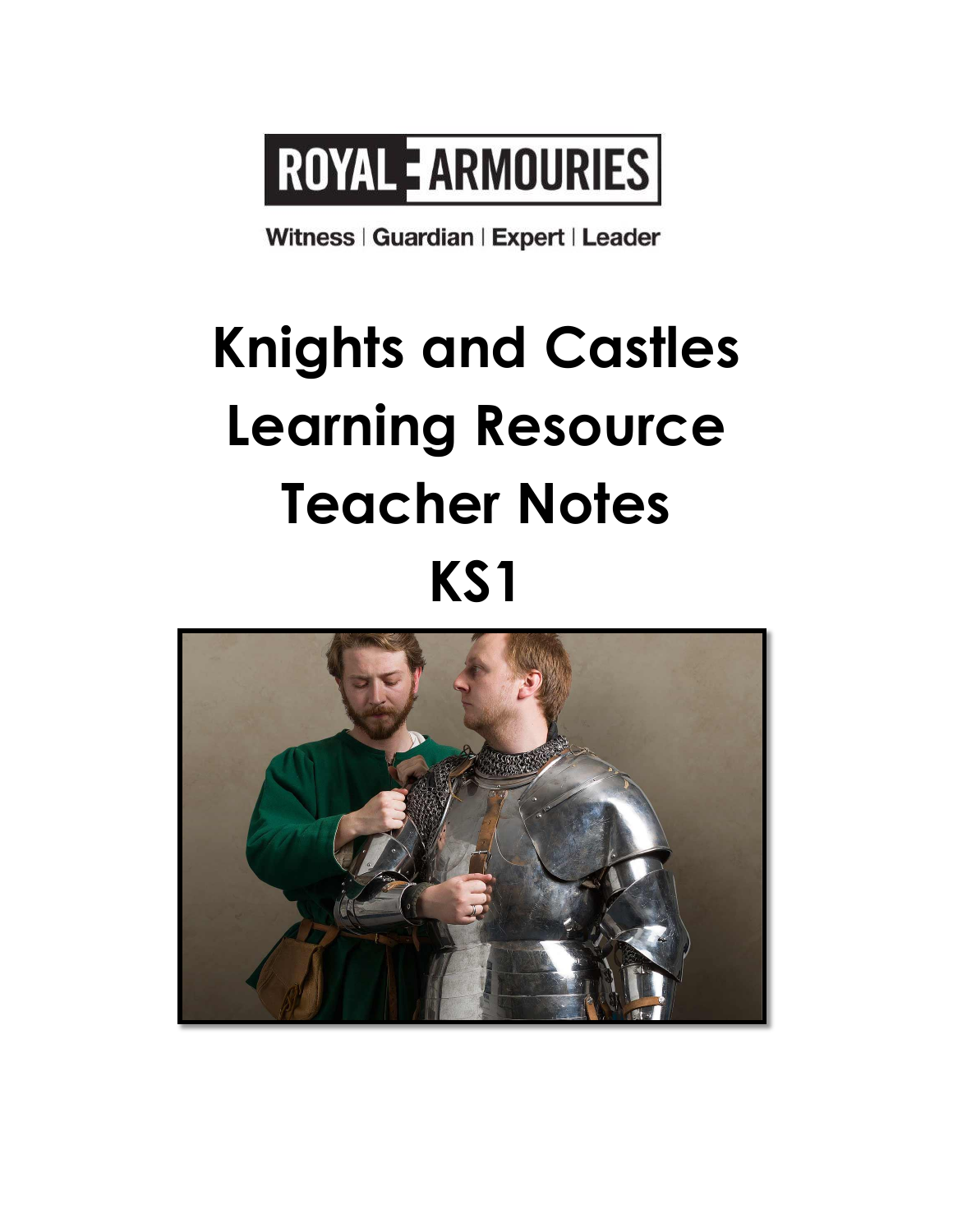## **Overview**

The Royal Armouries learning resources have been created for teachers to use in the classroom or for your pupils to access from home with teacher guidance. The knights and castles learning resources pack is specifically designed to support the following National Curriculum requirements for your Key Stage 1 pupils:

- **Identify similarities and differences between ways of life in different periods**
- **Ability to use a wide vocabulary of everyday historical terms**
- **Ability to ask and answer questions**
- **Ability to understand some of the ways in which we find out about the past and identify different ways in which it is represented**

Our resources focus on knights and castles, subjects your students may already be aware of through prior informal learning .

The Royal Armouries Museum is home to many pieces of arms and armour which relate to knights and castles, making our resources a rich collection of visual tools to assist your lesson planning.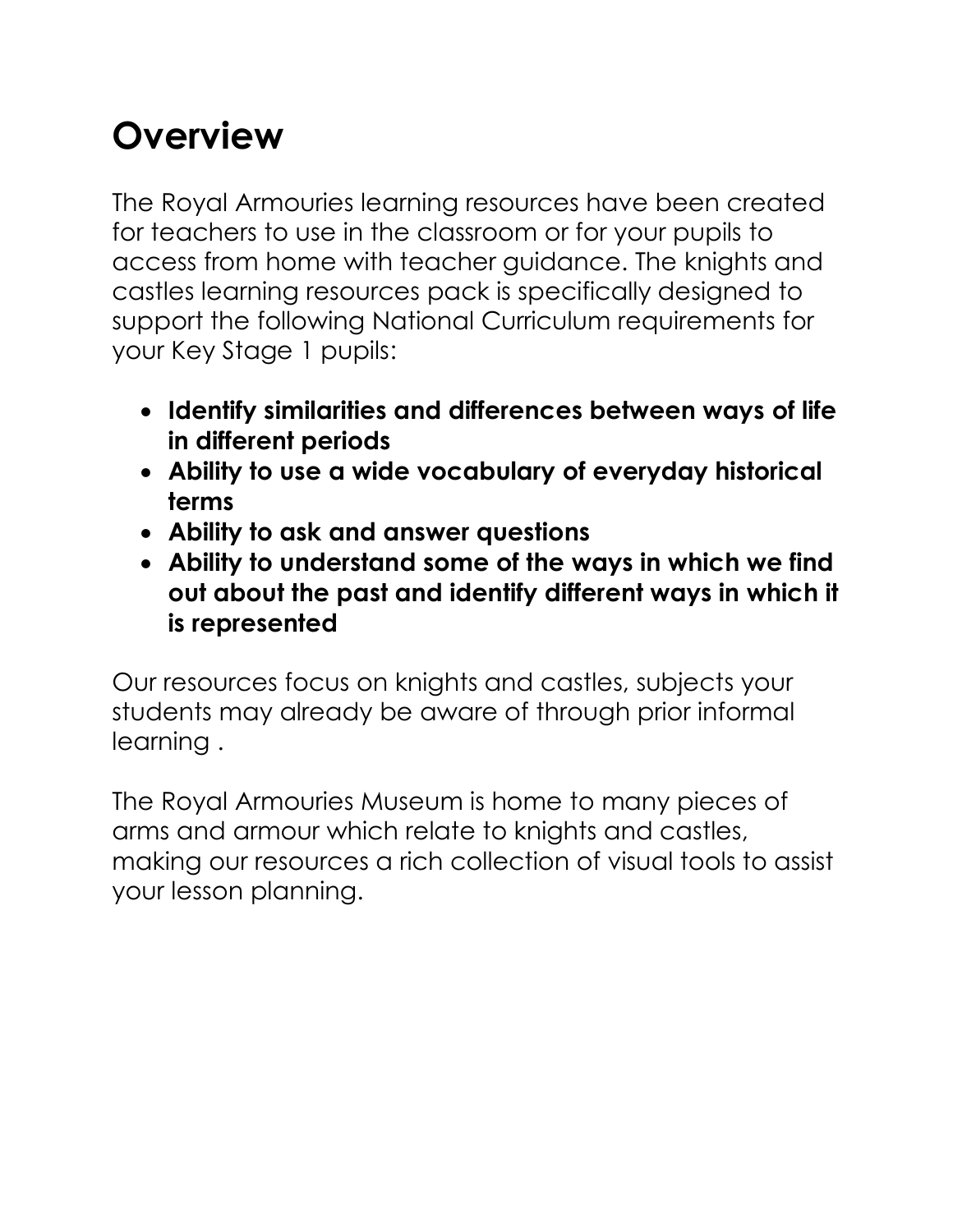## **General information**

### **Knights and castles in England**

Knights and castles came to Britain with William the Conqueror and his Norman invasion. The importance of Norman knights at the Battle of Hastings in 1066 solidified their prominence both in English society and as a vital military force. Today, the monarch may still confer a knighthood on some of her subjects as a mark of honour.

11th century knights wore mail armour, made of thousands of interlocking rings. Over the centuries they started to wear more plate armour, which was better at deflecting sword blows and arrows. By the 15th century knights were completely covered in plate armour. They seemed unstoppable, until the arrival of powerful firearms, capable of puncturing plate armour, stopped them in their tracks.

William the Conqueror also built many castles over England, allowing the king to dominate the country and project his power upon his new subjects. Construction The White Tower in London, the original home of the Royal Armouries, began during William's reign.

Originally castles were built from wood, making them quicker to build but easier to destroy, either by accident or in siege. Later, stone was used, making castles stronger and visually more imposing.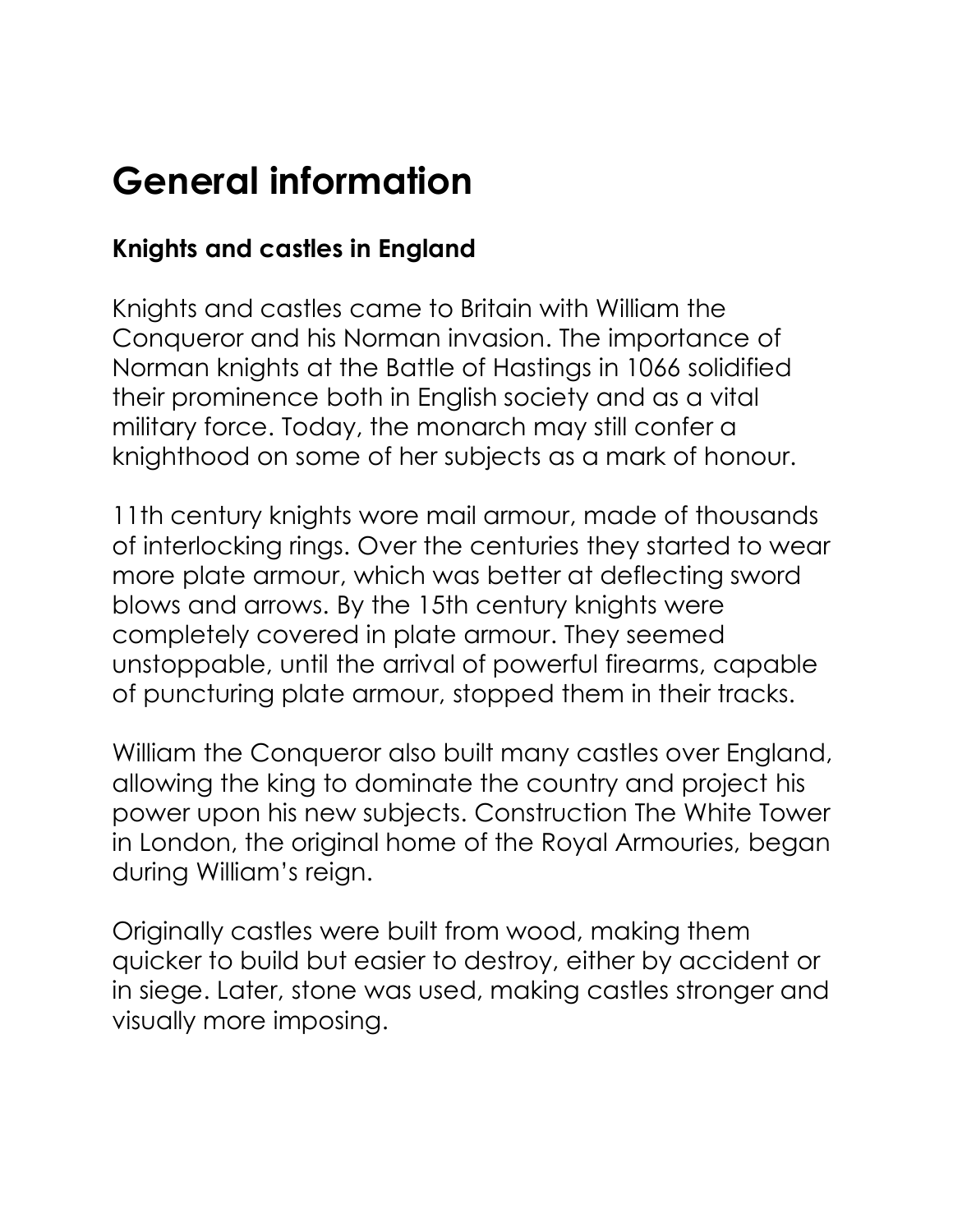## **Key Terminology**

- **Motte and Bailey Castle** A type of castle (usually wooden) that has a keep on a raised mound, called a motte. Below this is the bailey, where people live and work
- **Keep** The inner building and stronghold of the castle
- **Palisade** A defensive wall protecting the bailey of a Motte and Bailey Castle
- **Mail** Amour made of thousands of tiny, interlocking metal rings that can be made to cover any part of the body
- **Plate armour** Solid sheets (or plates) of metal
- **Sabatons** Plate armour to protect a knight's feet
- **Gauntlets** Plate armour to protect a knight's hands
- **Sallet** A type of helmet worn by a knight in the 15th/16th century, worn with a bevor
- **Bevor** A piece of plate armour that is worn with a sallet helmet to protect the chin and act as a spit tray
- **Vambrace** Plate armour that protects the arms
- **Cuisse** Plate armour to protect the thigh
- **Greaves** Plate armour to protect the lower leg
- **Lance** Long, spear-like weapon used to charge at the enemy whilst on horseback
- **Squire** Usually over 14 years old, usually nobly born, a knight in training who would assist a knight
- **Page** Usually over 7 years old, a page would begin learning the basics of becoming a squire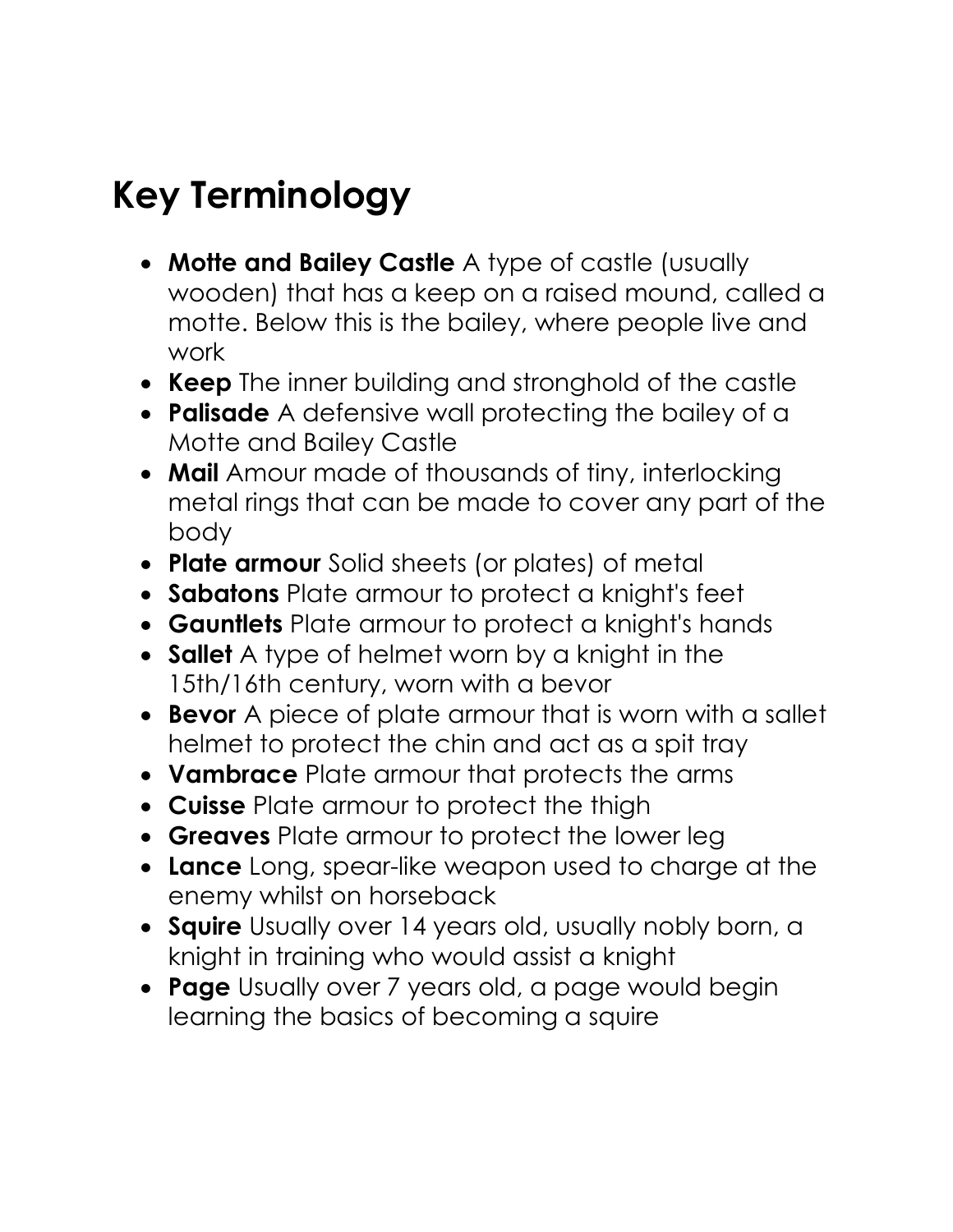### **The resources**

#### **Sir George Video**

This video is a short and fun way to introduce the armour of a knight to your pupils. It is designed to:

- **1.** enhance historical knowledge
- **2.** increase ability to understand some of the ways in which we find out about the past and identify different ways in which it is represented
- **3.** increase their ability to use a wide vocabulary of everyday historical terms

This resource can also be used to inspire your pupils creativity with art, design or literacy tasks.

#### **Time Travel Radio: Knights and Castles**

This fictional radio show includes interviews with a Saxon person living in a new Norman castle, followed by a Guard at Clifford's Tower (York) 250 years later. The interviews are designed to inspire pupils to imagine what it might have been like to live in wooden and stone castles. It will give your pupils:

- **1.** historical knowledge
- **2.** increase their ability to use a wide vocabulary of everyday historical terms
- **3.** identify similarities and differences between ways of life in different periods.